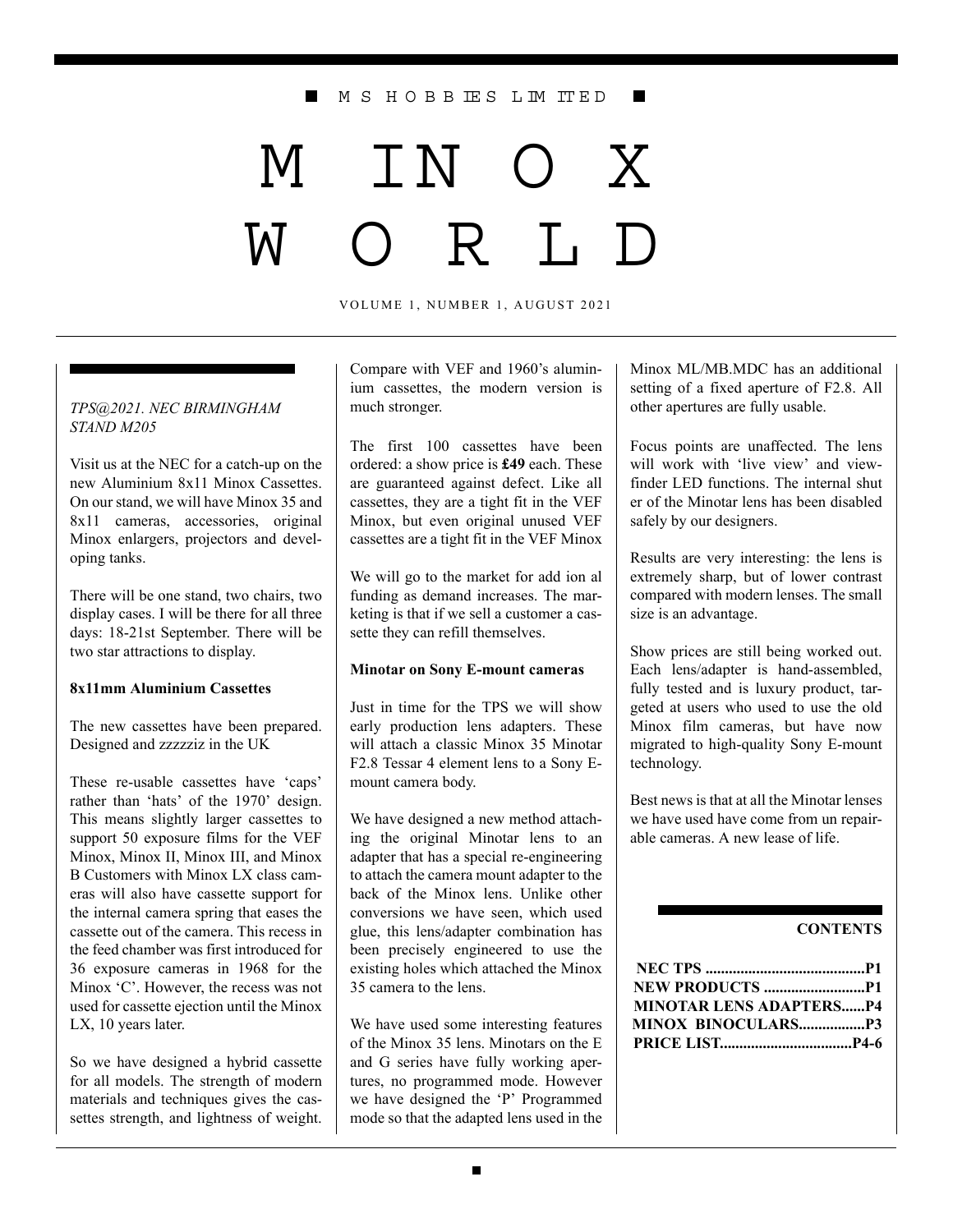## **THE MYSTERIOUS '33' ON THE MINOX 35 GTZZWZ**

Two cameras from Australia and New Zealand came in for repair recently.They had the same features:-

- 1. Aperture Ring not working
- 2. Shutter faults
- 3. A '33' sticker inside the camera

We have never seen this '33' sticker, and not had this particular aperture-related problem on any GT.

Both cameras have been repaired, and are on their way back to their owners, repaired and serviced.

## **Film Processing & Scanning of 8x11mm film**

Prices of film refills are increasing from £5.99 to £7.99 from 01-September-2021. Prices are raw materials, the 35mm films we cut down have increased in price since January 2021. Kodak and Fuji films have increased to the point where slide film is almost £18 a roll. Slide films; new popularity with film-makers.

# **SCANNING 8X11 FILMS**

Customers often ask why scanning of Minox and Disc negatives take us so long. This is a reasonable question, as all other formats can be seemingly scanned with no trouble.

Well, PAARZ had special analogue enlarging machines adapted to scan 8x11 negatives. You need:-

- A special enlarging lens (15mm focal length, 25mm as a minimum)
- A negative carrier that can hold the 8x11mm negative for all types 15mm lenses.
- Dust and scratch reducing glasses

PAARZ had this: Lab 8x11 tried, with a modified Fuji SP3000 scanner but could not scan black and white. We have an SP3000 ready for use, but need to buy a special carrier to allow Minox. Even that is 'manual positioning'. We expect the prnts from a SP3000 to be better than the scans.

Although we offered our own processing and enlarging service from 2009, the results were not good enough. The hardware and software to scan digitally were too expensive. We tied a special analogue service in the mid 1990's when we modified an analogue durst enlarger to enlarge Minox. It was excellent but incredibly time consuming.

In 2019 we re-invested in a variety of digital technologies to improve the quality. We bought in an Imacon Flextight Precision III scanner and bespoke adapters from Hasselblad to hold 110 and Minox negatives. This works best for monochrome pictures because the higher specification Imacon had soft light to reduce the appearance of dust and scratches.

For colour we settled on Minolta 5400 scanner with an especially modified carrier for Disc, 110 and 8x11 films. The Minolta has excellent lens sharpness, high resolution, and propriatary soft light grain reduction filters. The Nikon LS500- is not far behind: we tried that with a filmscanusa 8x11mm holder. That only worked well for flat negatives only.

The Imacon has the soft light to to mask small dust and scratches and a light path for the benefit of the curved field negatives of the A, B and early C cameras.

Even with the modern scanners and modern Photoshop software, the process of loading film to be scanned and scan

ties are relatively long. Disc and Minox films take the same time to process, but much longer to scan.

Disc film: 2 hours for 15 frames

8x11mm film: 1.5 hours.

We also have an analogue Minox enlarger in case of emergencies, and then scan the print.

## **8X11MM TIPS**

The golden rule about geting good results from a Minox to *get close*. We se a sweet-spot of sharpness at 6-9 feet. Even VEF state in their manual - infinity focus pictures are not recommended for the best results on the Minox.

The next most important tip to get ressults is to *use the slowest film speed* you can. The maximum f3.5 aperture of the clsssic Minox cameras and minimum shutter speed for sharp results (1/30th) allows a greater bias to using slow film:10 or 25 or 50 ASA for standard, 100 ASA for lower light and 400 only under exceptional circumstances or where deliberate and very large grain is needed for pictorial effect.

The obvious warning 'keep your fingers away the lens' is easier said than done. The EC-X was the only camera which had a finger guard around the lens.

#### **USEFUL 8X11 ACCESSORIES**

Many of the accessories formerly used for technical uses, such as copying stands or flash equipment, have fallen into disuse, or of interest to collectors only.

A small number of accessories have sustained the test of time:

- Pocket Tripod with Wire Release
- Right Angled Viewing Attachment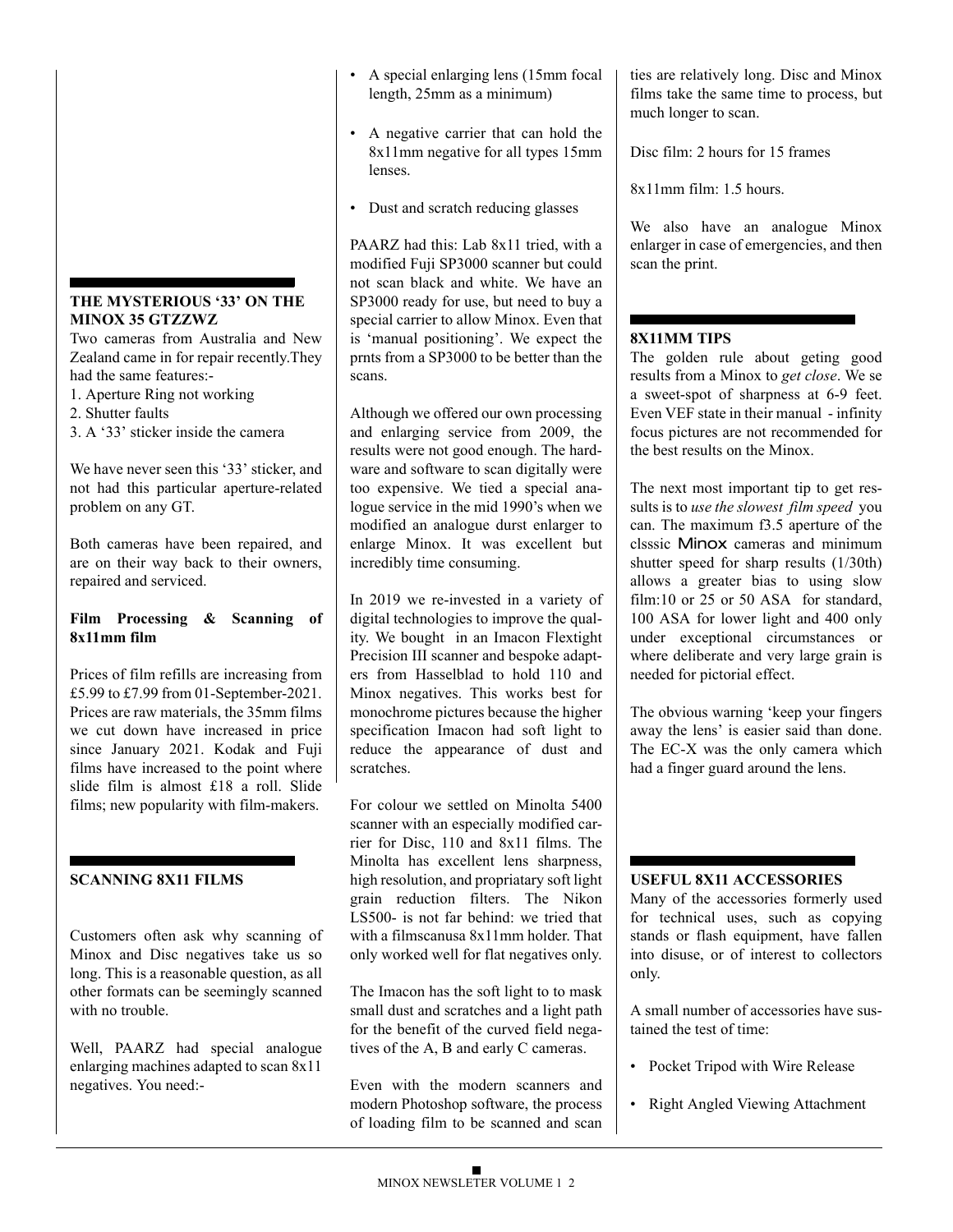- Waist Level Finder
- 8x11mm flash

The metal **pocket tripod** is the only accessory that has been continuously produced since 1938, First Latvia, then Wetzlar, then Giessen, then back the Wetzlar and now the PRC.

The metal **Right Angled Finder** was made for the A and B camera as distinct models. The accessory was used to give a 90 degree view through the 'finder without the subject being aware of the camera was pointed in their direction.

In the late 1960's a **plastic** universal finder was made for all camera from the A B to the C and finally the BL.The grey plastic finder will not fit the LX or EC models. Users of A and B models will find that their respective finders can be used without affecting the camera operation: whereas the grey finder has to be removed from the camera before winding on.

The metal **Waist Level Finder** was designed for the Minox A and B. Dropped when the Minox C was released. This very useful gadget was designed for low level or high level pictures.

#### **BINOCULARS**

Minox first made binoculars in the 1990's but were handicapped because the company's owner, Leica, then had its own high-quality range of optics. Only when Minox was bought out by its management in 2001 that they could complete with other German brands on a level playing field.

#### **NEW MINOX BINOCULARS**

Minox now have three ranges of binoculars. al new lightweight designs.

## X-HD X-Active X-Lite

# **X-HD**

These are the 'Made In Germany' 10 year guarantee models. Immediate difference over the APO-HG previous models is the weight.

# **X-Active**

Also with 10 year guarantee this midrange set come in 8x and 10x ranges with angles of view of 25,33,44 and 56 degrees. Lighter than the pre vi us HG range.



# **X-Lite**

Thanks to the robust housing, the X-lite series is also well protected against outside influences. A nitrogen filling prevents fogging from the inside. Discover your introduction to the world of  $MINOX - with binoculars from the X$ lite series.



X-lite 8x26 | 10x26

# **PRICE LIST AUGUST 2021**

Goods are subject to availability. Film and Prices can change dramatically depending on supply of original media

#### **TABLE 1. 35 Camera System**

| <i>Item</i>                     | Condition  | Price from |
|---------------------------------|------------|------------|
| $35 \mathrm{M}$ L <sup>a</sup>  | Serviced   | £159       |
| 35 GT                           | Serviced   | £145       |
| 35 EL                           | Serviced   | £130       |
| 35 GL                           | Serviced   | £135       |
| 35 MB                           | Serviced   | £149       |
| 35 PL                           | Serviced   | £135       |
| Touring <sup>b</sup>            | Serviced   | £199       |
|                                 |            |            |
| Tripod                          | <b>New</b> | £89        |
| Tripod                          | Used       | £65        |
| ND Filter <sup>c</sup><br>E1/GL | New        | £29.99     |
| <b>ND</b> Filter<br>EL/GL       | Used       | f20        |
|                                 |            |            |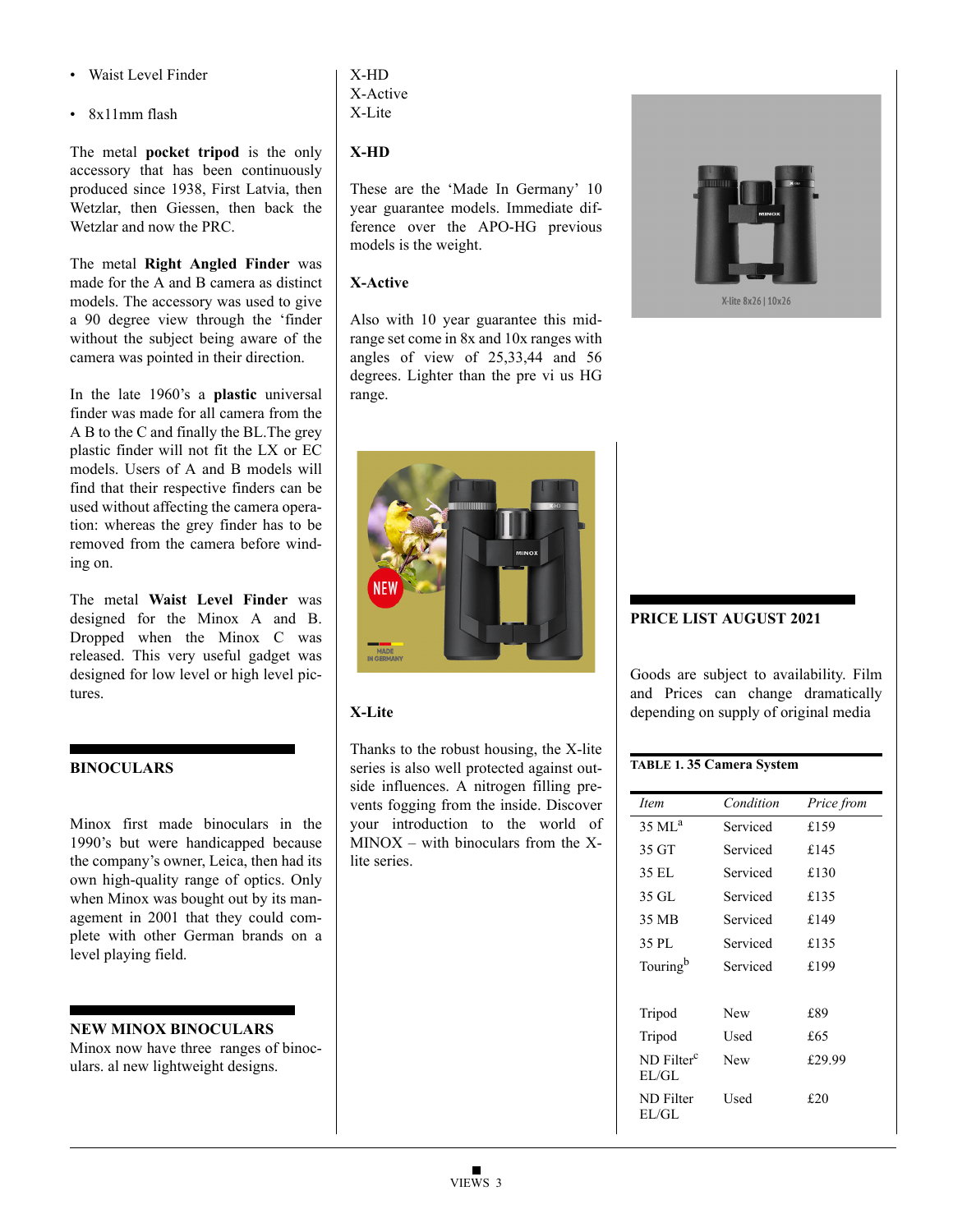|                             |                                                           |        | TABLE 2.<br><i>Item</i><br>VEF Rig<br>Minox I<br>Ш<br>Minox $\angle$<br><b>III/IIIS</b><br>MInox I<br>Minox O |
|-----------------------------|-----------------------------------------------------------|--------|---------------------------------------------------------------------------------------------------------------|
| ST35 Flash                  | Used                                                      | £17.50 | Minox O                                                                                                       |
| TC35<br>Bounce              | Used                                                      | £35    | <b>Black</b>                                                                                                  |
| Flash                       |                                                           |        | Minox I                                                                                                       |
| Minotar for<br>Sony         | New 35m<br>lens                                           | £179   | Mnox L<br>black                                                                                               |
|                             | attached on<br>Sony E-<br>mount                           |        | Minox <b>E</b><br>Set                                                                                         |
|                             |                                                           |        | Minox N                                                                                                       |
| Tripod                      | <b>New</b><br>a.Choose from boxed or                      | £89    | Minox N<br><b>Set</b>                                                                                         |
| unboxed<br>b. With databack | c. With leather case                                      |        | Acmel<br><b>Black</b>                                                                                         |
| d.'G' 35mm                  |                                                           |        | Ataron                                                                                                        |
|                             | All 35mm camera have been<br>serviced and are film tested |        | Ataron<br>Electro                                                                                             |
| before dispatch.            |                                                           |        | LX Gol                                                                                                        |
|                             |                                                           |        |                                                                                                               |

| TABLE 2.8x11 Camera System: serviced |                                 |            |
|--------------------------------------|---------------------------------|------------|
| <i>Item</i>                          | Condition                       | Price from |
| VEF Riga                             | $EXC+$                          | £849       |
| Minox II/<br>Ш                       | USER to<br>$EXC++$              | £299       |
| Minox A/<br><b>III/IIIS</b>          | USE to<br>EXC+                  | £149       |
| MInox B                              | $EXC+$ to<br>mint-              | £129       |
| Minox C                              | $EXC+$ to<br>mint-              | £149       |
| Minox C<br><b>Black</b>              | $EXC++$                         | £179       |
| Minox LX                             | $EXC+$                          | £159       |
| Mnox LX<br>black                     | EXC+                            | £199       |
| Minox EC<br>Set                      | $EXC+$<br>Mint                  | £99        |
| Minox MX                             | EXC to<br>New                   | £99        |
| Minox MX<br>Set                      | New with<br>flash               | £125       |
| Acmel<br><b>Black</b>                | With meter,<br>flash<br>$EXC++$ | £149       |
| Ataron                               | EXC                             | £69        |
| Ataron<br>Electro                    | <b>EXC</b>                      | <b>POA</b> |
| LX Gold                              | $EXC+$                          | £499       |
| LX 2000                              | <b>As New</b>                   | £899       |

| <i>Item</i> | Condition                  | <i>Price from</i> |
|-------------|----------------------------|-------------------|
| Aviator     | $EXC++$<br><b>Serviced</b> | £1150             |

| TABLE 3. 8x11 Film & Processing                                                              |                                                                                                                  |            |
|----------------------------------------------------------------------------------------------|------------------------------------------------------------------------------------------------------------------|------------|
| <i>Item</i>                                                                                  | Condition                                                                                                        | Price From |
| Alumin-<br>ium Cas-<br>sette Only                                                            | New 2021                                                                                                         | £69        |
| Any film<br>when<br>bought<br>with Alu-<br>minium<br>Cassette<br>above                       | New                                                                                                              | £4.99      |
| Plastic<br>Cassette<br>with BW<br>$36$ expo-<br>sure film                                    | 100 ASA<br>Delta, 100<br>TMAX,<br>25 ASA<br><b>CMS 20</b><br>Pan-F <sub>50</sub><br>Delta 3200                   | £11.99     |
| Plastic<br>Cassette<br>with vin-<br>tage 36<br>exposure<br>film<br>Results not<br>guaranteed | 25 ASA Or<br>wo (1991)<br>or Agfa 25<br>$(2001)$ or<br>Agfa Ortho<br>(2004),<br>KB15.<br><b>KB14</b><br>(1960's) | £9.99      |
|                                                                                              |                                                                                                                  |            |

 $\blacksquare$ MSHOBBIES LIMITED REGISTERED 0789901402 132B PUTNEY HIGH STREET LONDON SW15 1RG SALES@MSHOBBIES.CO.UK +44 208 246 5506

 $\blacksquare$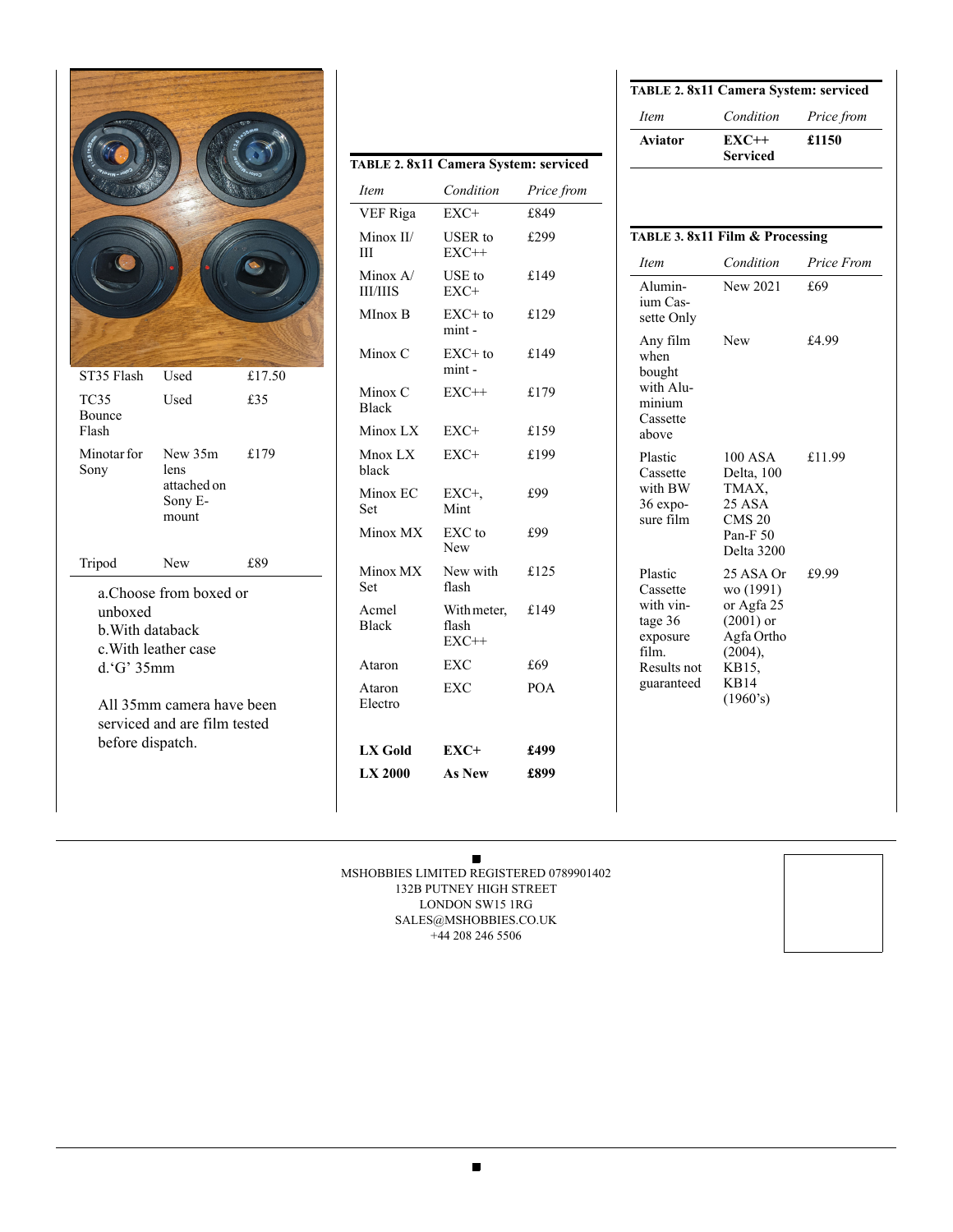|                                                              |                                                                                               | TABLE 3.8x11 Film & Processing |
|--------------------------------------------------------------|-----------------------------------------------------------------------------------------------|--------------------------------|
| Item                                                         | Condition                                                                                     | Price From                     |
| Plastic<br>Cassette<br>with<br>Colour<br>Negative<br>Film 36 | <b>160 ASA</b><br>Porta, 100<br>ASA Ektar,<br><b>400 ASA</b><br>Fuji, 800<br><b>ASA</b> Venus | £12.99                         |
| Plastic<br>Cassette<br>with Slide<br>Film 36                 | Velvia 50,<br>Velvia 100<br>Provia 100<br>Provia 400                                          | £13.99                         |
| 15 expo-<br>sure plas-<br>tic cassette<br>option             | Any                                                                                           | Deduct<br>20%                  |
| Process<br>only BW                                           | Any                                                                                           | £8.99                          |
| Process/<br>Scan BW                                          | Any                                                                                           | £14.99                         |
| Process/<br>Scan/Refill<br>BW                                | Any                                                                                           | £18.99                         |
| Process/<br>Scan/<br>Refill/<br>Print <sup>a</sup>           | Any                                                                                           | £25.99                         |
| Process<br>only C41                                          | Any                                                                                           | £7.99                          |
| Process/<br>Scan C41                                         | Any                                                                                           | £13.99                         |
| Process/<br>Scan/Refill<br>C41                               | Any                                                                                           | £19.99                         |
| Process/<br>Scan/<br>Refill/<br>Print <sup>b</sup> C41       | Any                                                                                           | £24.99                         |
| Process<br>only Slide                                        | Any                                                                                           | £8.99                          |
| Process/<br>Scan Slide                                       | Any                                                                                           | £12.99                         |
| Process/<br>Scan/Refill<br>Slide                             | Any                                                                                           | £16.99                         |
| Process/<br>Scan/<br>Refill/<br>Print <sup>c</sup> Slide     | Any                                                                                           | £22.99                         |

b.Prints are professionally printed to smallest possible size for greatest sharpness c.Prints are professionally printed to smallest possible size for greatest sharpness

| <b>TABLE 4. 8x11 Scanning</b>                                                                                                              |                           |                    |
|--------------------------------------------------------------------------------------------------------------------------------------------|---------------------------|--------------------|
| Length                                                                                                                                     | Notes <sup>a</sup>        | Price              |
| $1-36$ film                                                                                                                                | Corrected.<br>with wallet | £0.44 each         |
| 1-50 film                                                                                                                                  | Corrected,<br>with wallet | £0.39 each         |
| 51-100                                                                                                                                     | Corrected.<br>with wallet | £0.30 each         |
| 101-200                                                                                                                                    | Corrected.<br>with wallet | $£0.25$ each       |
| $200 +$                                                                                                                                    | Corrected<br>with wallet  | Phone for<br>quote |
| a. All colour scans performed<br>on 5400 ppi. BW has option of<br>5400 or 6300 (Imacon) scans,<br>depending on dust and scratch<br>lecvels |                           |                    |

| <b>TABLE 5. 8x11 Accessories</b> |                                                                            |        |
|----------------------------------|----------------------------------------------------------------------------|--------|
| <i>Item</i>                      | <b>Notes</b>                                                               | Price  |
| Cases for<br>camera              | A, B, C, LX                                                                | £12.99 |
| Rare Cases                       | B - button<br>B - pigskin<br>$A - Red$<br>Meter-<br>Red<br>Meter-<br>Green | £15.99 |
| Slip Case                        | ЕC                                                                         | £15    |
| New Case                         | LX                                                                         | £30    |
| Riga Film<br>unused x2           | 1942                                                                       | £199   |
| Chains/Fil-<br>ters              |                                                                            |        |
| Chain <sup>a</sup>               | A/B/C/BL                                                                   | £15    |
| Chain                            | $EC$ or<br>Meter                                                           | £10    |

| <b>TABLE 5. 8x11 Accessories</b> |                                                       |       |  |
|----------------------------------|-------------------------------------------------------|-------|--|
| <b>Item</b>                      | <b>Notes</b>                                          | Price |  |
| Chain Con-<br>verter             | LX, allows<br>camera to<br>be used<br>without<br>case | £25   |  |
| Filters A                        | ND, Yel-<br>low, Flash                                | £55   |  |
| <b>Filters B</b>                 | R3, Flash,<br>Yellow                                  | £49   |  |
| Spare Filter<br>R                | each                                                  | £15   |  |
| Filters C/<br>BL.                | R <sub>3</sub> , R <sub>6</sub> , Flas<br>h           | £30   |  |
| Spare Filter<br>C/RI             | any                                                   | £10   |  |
| Flash 8x11                       | EC                                                    | £99   |  |
| Flash 8x11<br>adapter            | LX/A/B/B/<br>BL                                       | £15   |  |
| FL4 Cube                         | LX                                                    | £10   |  |
| FL4 Cube<br><b>Black</b>         | LX                                                    | £18   |  |
| C4/B4<br>Cube                    | Cube                                                  | £10   |  |
| B                                | <b>Bulb</b>                                           | £10   |  |
| B                                | Spare bulbs                                           | £5    |  |

| Stands                      |                              |        |
|-----------------------------|------------------------------|--------|
| Tripod                      | New                          | £89    |
| Tripod/<br>Clamp            | A.B,C,BL                     | £17.50 |
| Cable<br>Release<br>Adapter | LX<br>new Hob-<br>bies model | £18    |
| Cable<br>Release<br>Adapter | Original<br>for $LX$         | £30    |
| Tripod<br>Case              | For tripod<br>and clamp      | £10    |
| Copy Stand                  | A B C                        | £89    |
| Copy Stand                  | LX                           | £129   |
| <b>Binocular</b><br>Clamp   | A B C                        | £45    |
| <b>Binocular</b><br>Clamp   | LX                           | £80    |

**Books**